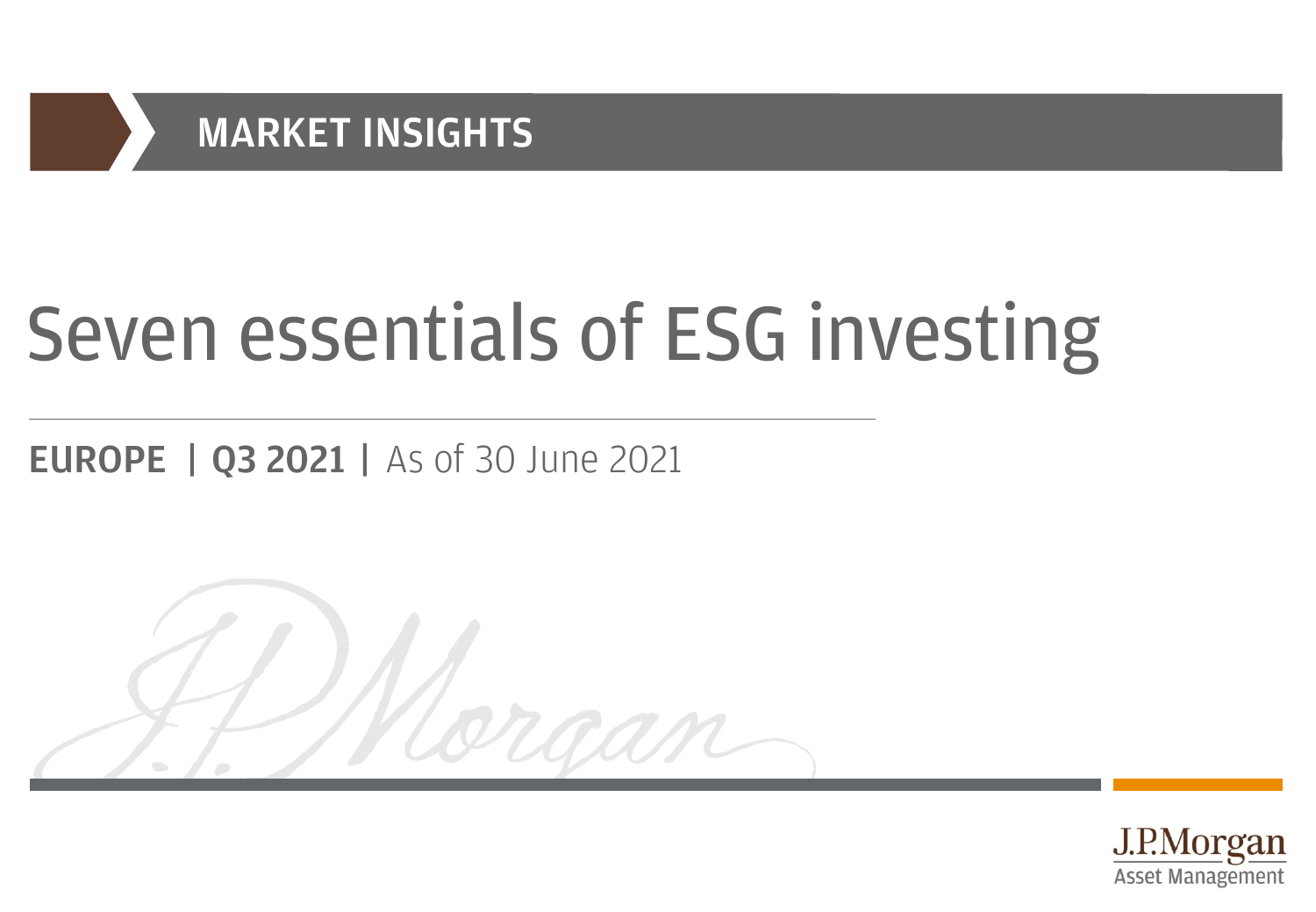#### Seven essentials of ESG investing

- **1. ESG considerations are affecting consumer preferences and public attitudes**
- **2. Policymakers are setting environmental and social goals**
- **3. For some, the shift to sustainability may be a headwind**
- **4. ESG creates significant opportunities for those at the forefront of change**
- **5. ESG covers more than climate—the focus on Social and Governance is growing too**
- **6. ESG is affecting the investment landscape**
- **7. ESG is changing the nature of investment flows**

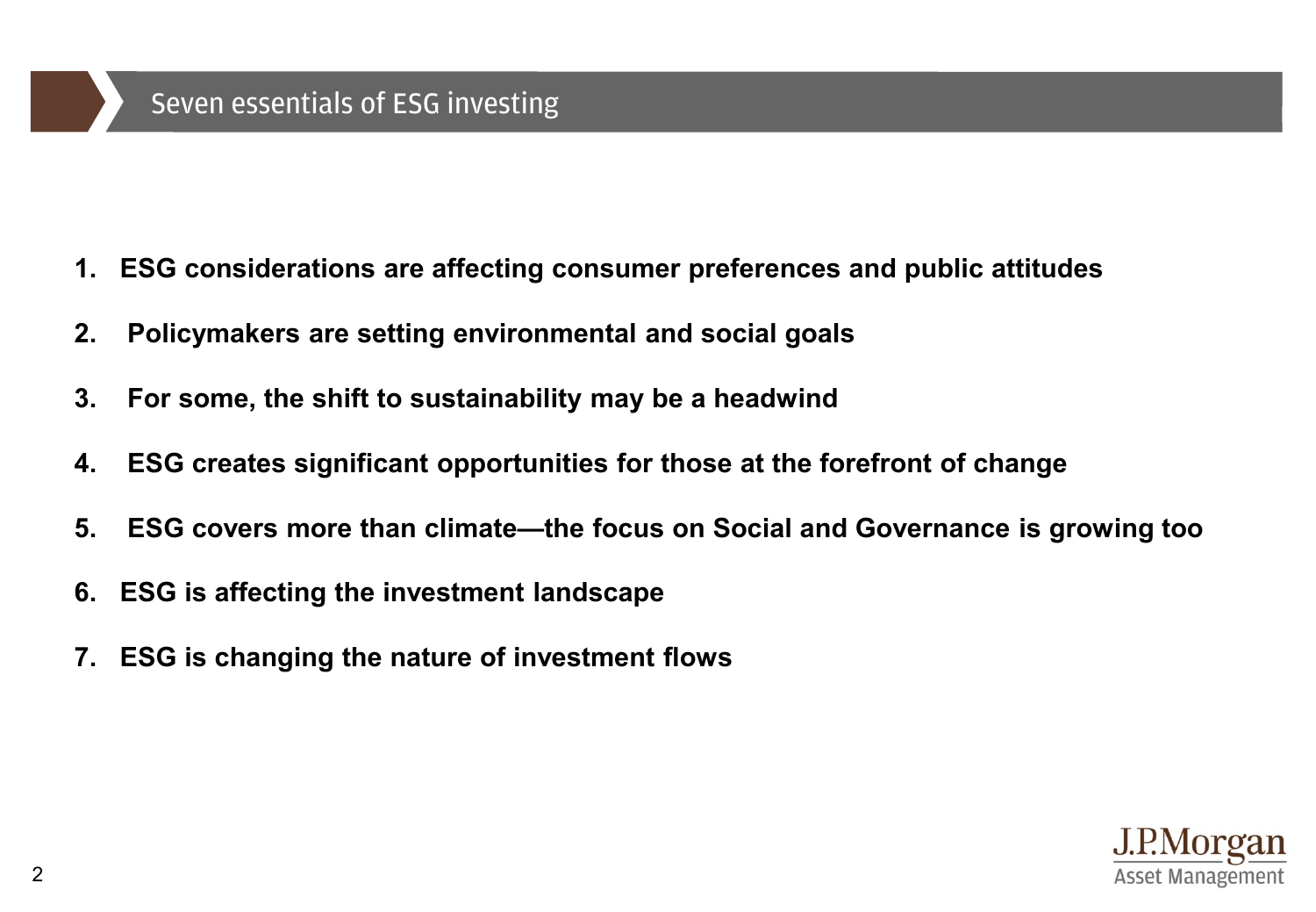#### GTM – Europe | 1. ESG considerations are affecting consumer preferences and public attitudes 77



Source: (Left) YouGov, J.P. Morgan Asset Management. Respondents identified as being mainly or partly responsible for grocery shopping for their household, and were responding to the statement "I don't mind paying more for products that are good for the environment." Survey conducted in April 2021. (Right) European Parliament, J.P. Morgan Asset Management. Guide to the Markets - Europe. Data as of 30 June 2021.

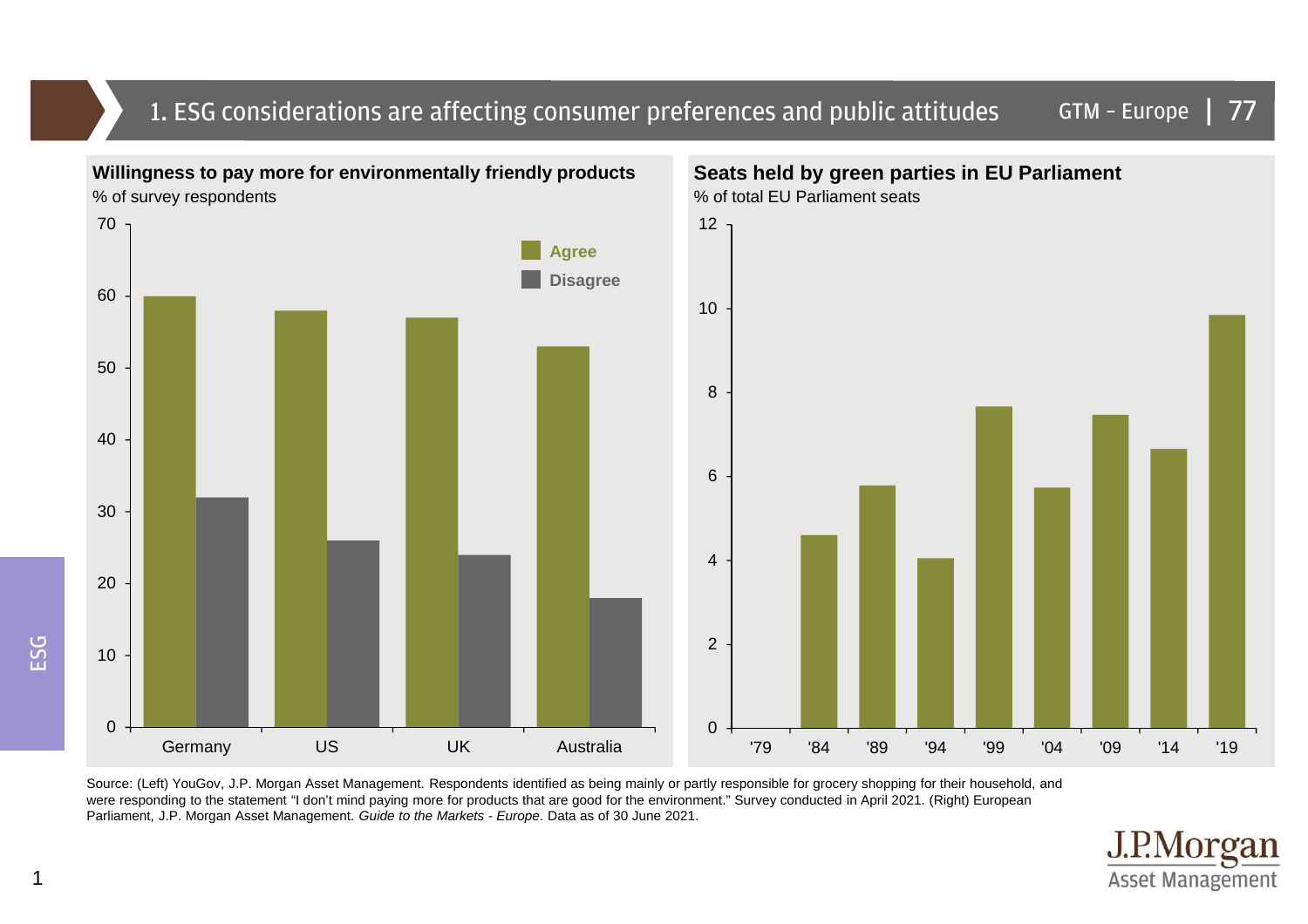## 2. Policymakers are setting environmental and social goals



Source: (Left) Climate Action Tracker, J.P. Morgan Asset Management. Current policy forecast is the post-Covid-19 forecast provided by Climate Action Tracker. CO<sub>2</sub> equivalent tonnes standardise emissions to allow for comparison between gases. One equivalent tonne has the same warming effect as one tonne of CO<sub>2</sub> over 100 years. (Right) BEA, Deutsche Bundesbank, German Federal Statistics Office, ONS, Refinitiv Datastream, J.P. Morgan Asset Management. Past performance is not a reliable indicator of current and future results. Guide to the Markets - Europe. Data as of 30 June 2021.



ESG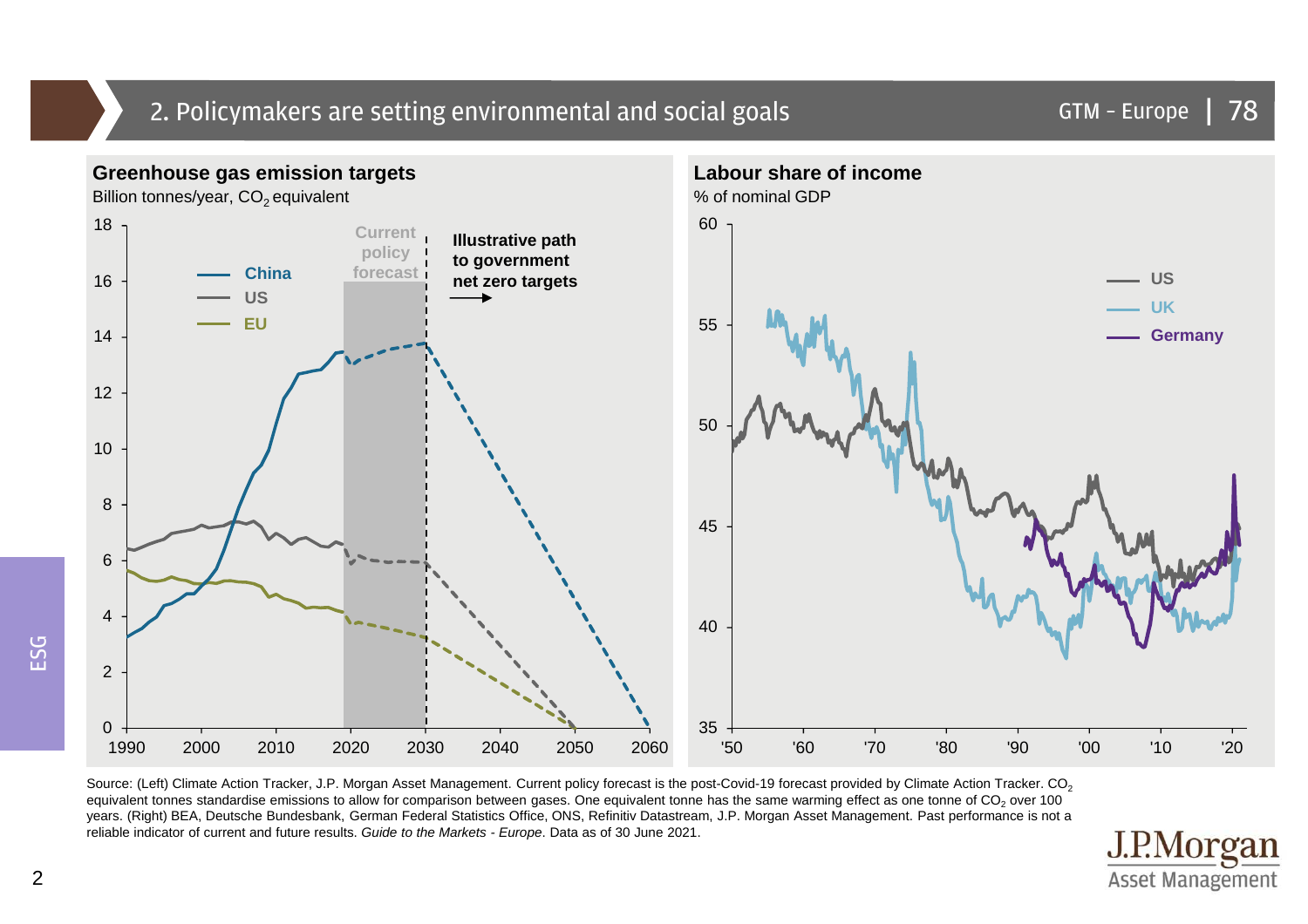#### 2. Policymakers are setting environmental and social goals



Source: (Left) World Bank, J.P. Morgan Asset Management. ETS is emissions trading system. (Right) International Carbon Action Partnership, J.P. Morgan Asset Management. China ETS price is based on the average of Beijing, Chongqing, Guangdong, Hubei, Shanghai, Shenzhen and Tianjin ETS prices. CO<sub>2</sub> equivalent tonnes standardise emissions to allow for comparison between gases. One equivalent tonne has the same warming effect as one tonne of  $CO_2$  over 100 years. Past performance is not a reliable indicator of current and future results. Guide to the Markets - Europe. Data as of 30 June 2021.

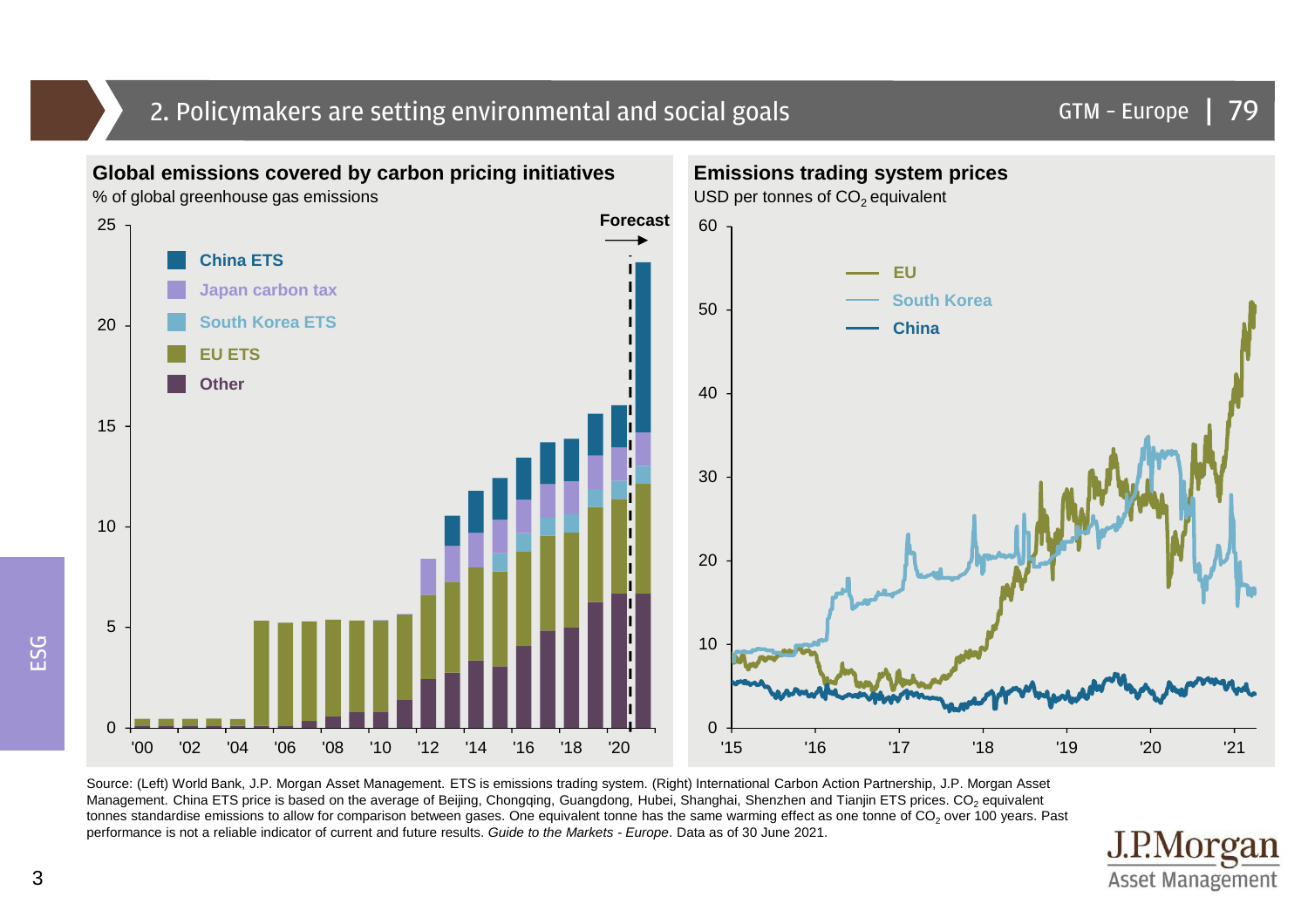

## 2. Policymakers are setting environmental and social goals

Source: (All charts) Gapminder, Global Carbon Project, Our World in Data, United Nations, J.P. Morgan Asset Management. CO<sub>2</sub> emissions are from the burning of fossil fuels for energy and cement production. Emission impact from land use change (such as deforestation) is not included. Past performance is not a reliable indicator of current and future results. Guide to the Markets - Europe. Data as of 30 June 2021.



GTM – Europe |

80

ESG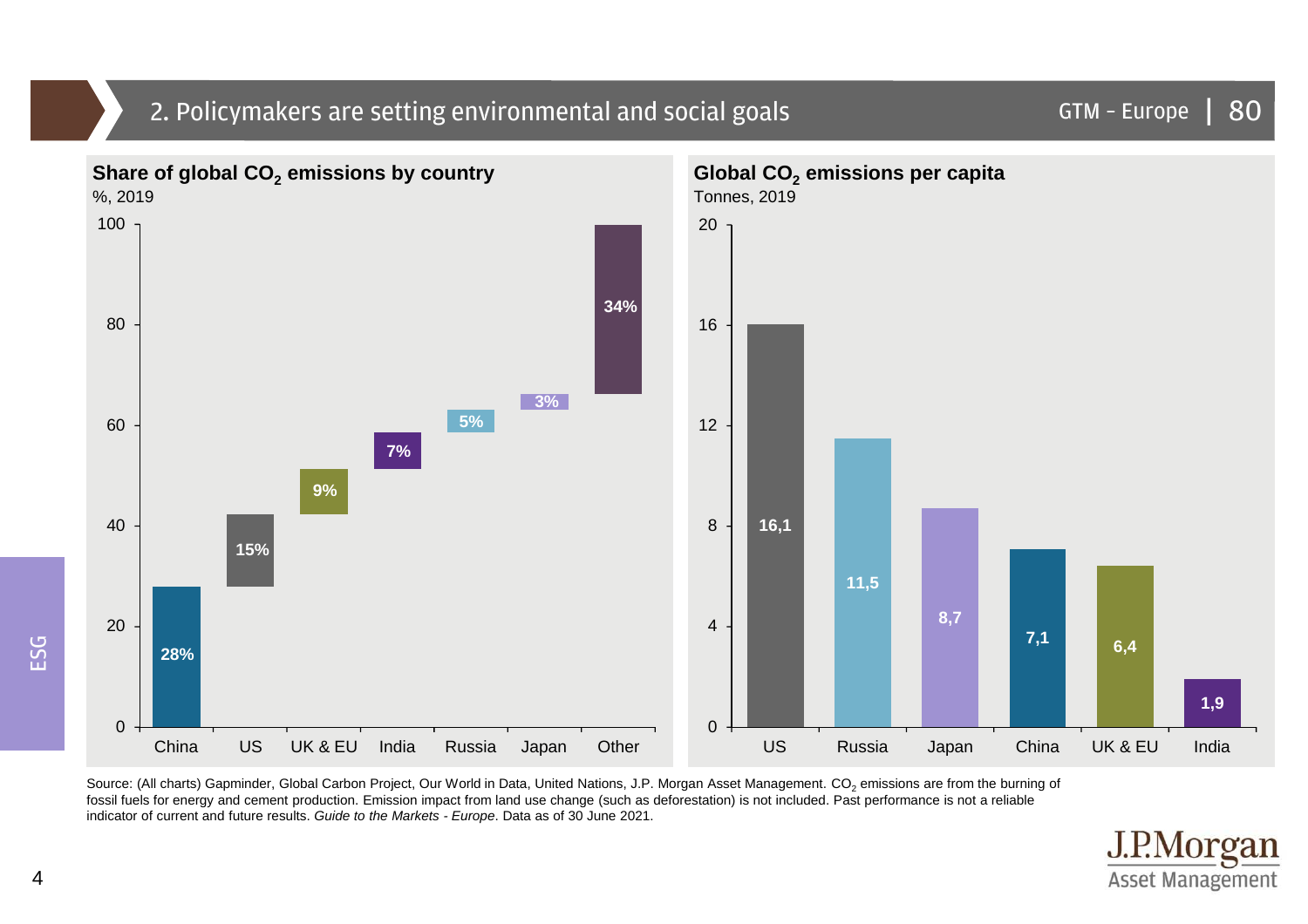#### 3. For some, the shift to sustainability may be a headwind



Source: (Left) Climate Watch, Our World in Data, World Resource Institute, J.P. Morgan Asset Management. Greenhouse gas emissions include CO<sub>2</sub>, methane, nitrous oxide and fluorinated greenhouse gases. CO<sub>2</sub> equivalent tonnes standardise emissions to allow for comparison between gases. One equivalent tonne has the same warming effect as one tonne of CO<sub>2</sub> over 100 years. (Right) Lazard, J.P. Morgan Asset Management. \*LCOE is levelised cost of energy, the net present value of the unit-cost of electricity over the lifetime of a generating asset. It is often taken as a proxy for the average price that the generating asset must receive in a market to break even over its lifetime. Past performance is not a reliable indicator of current and future results. Guide to the Markets - Europe. Data as of 30 June 2021.

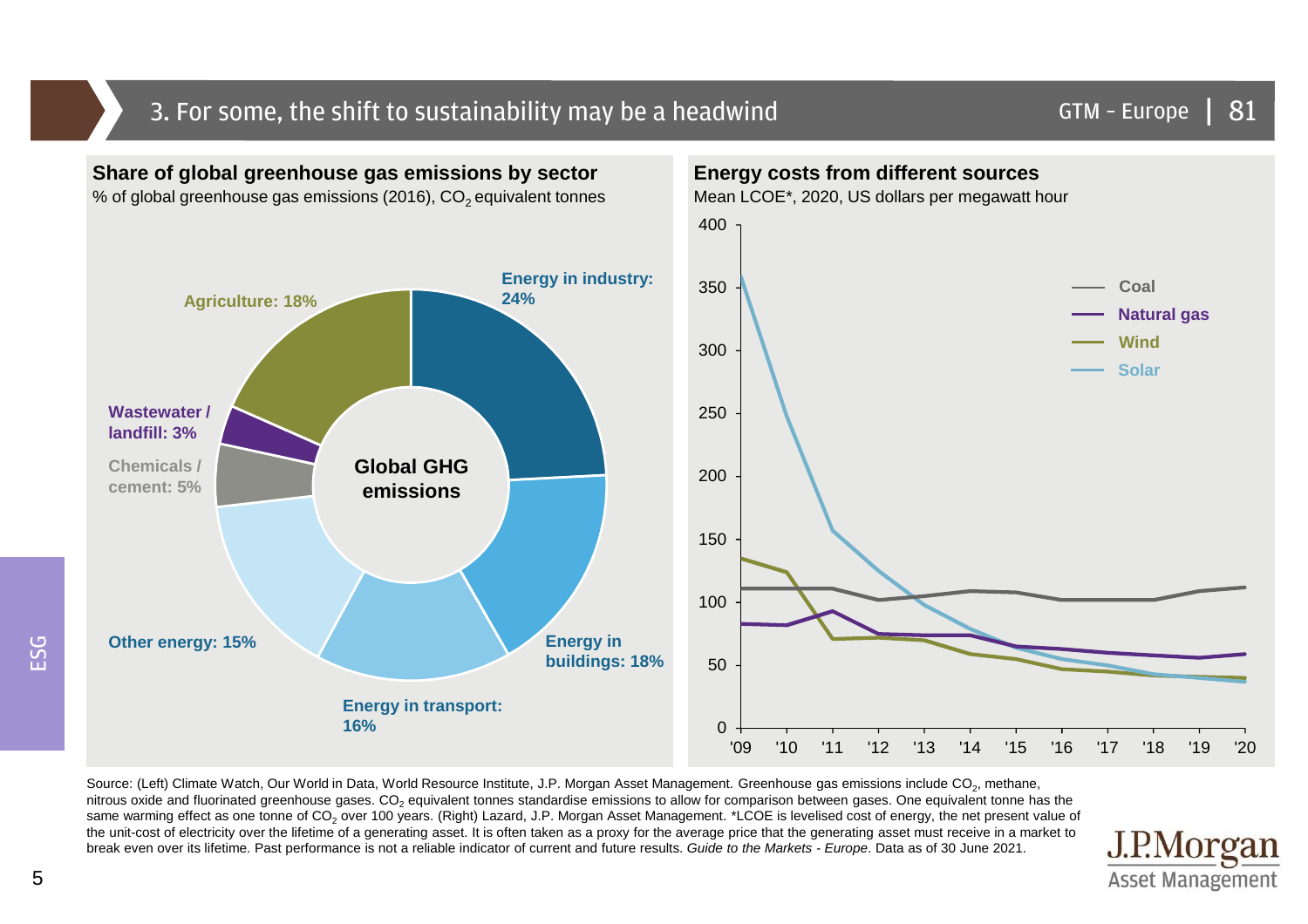#### 4. ESG creates significant opportunities for those at the forefront of change



Source: (Left) BP Energy Outlook 2020, J.P. Morgan Asset Management. Forecast is based on BP's scenario for global net zero emissions by 2050. (Right) Bloomberg New Energy Finance, J.P. Morgan Asset Management. Past performance is not a reliable indicator of current and future results. Guide to the Markets - Europe. Data as of 30 June 2021.

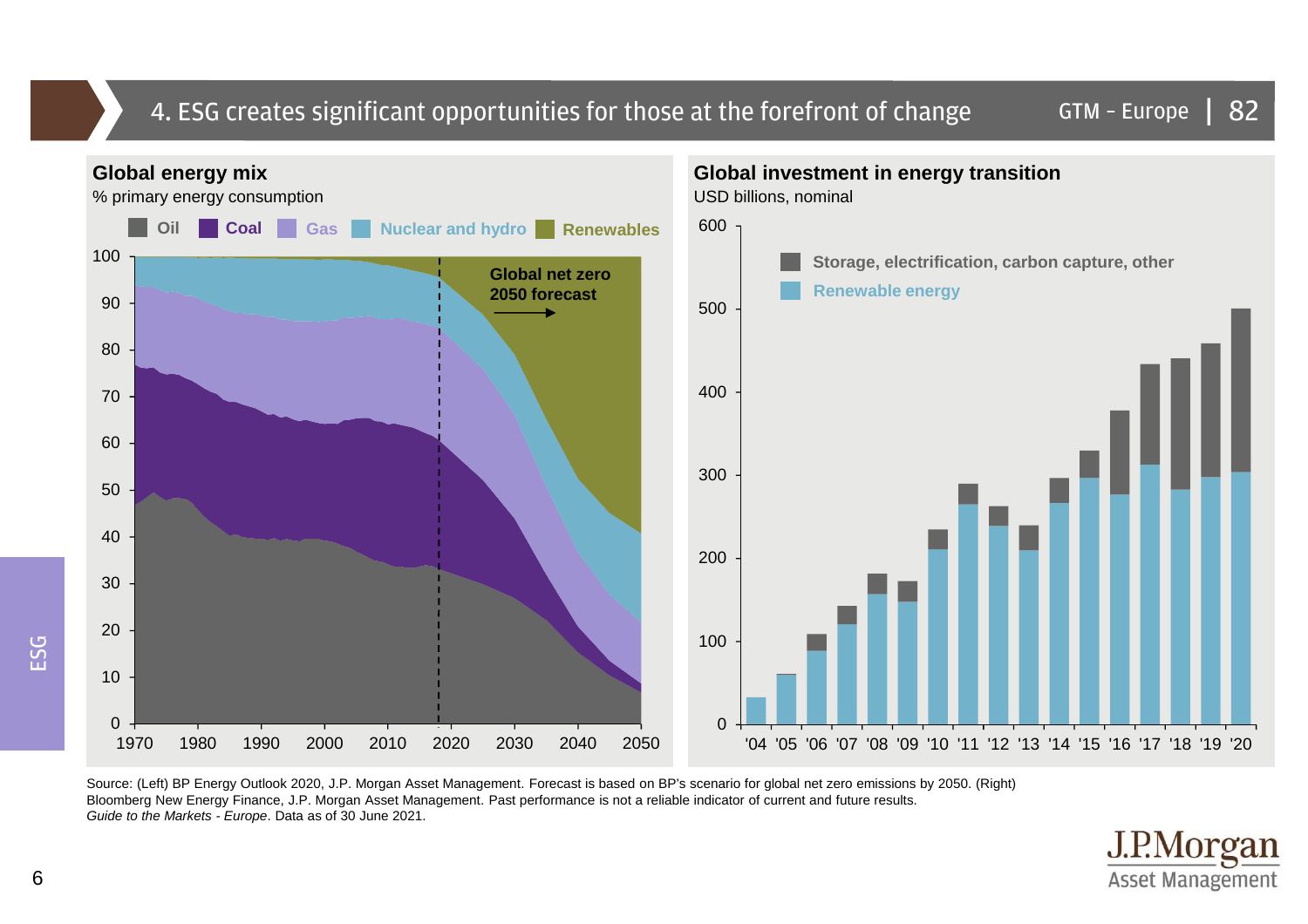#### 5. ESG covers more than climate—the focus on Social and Governance is growing too GTM – Europe | 83



Source: (Left) Bloomberg, MSCI, J.P. Morgan Asset Management. Global stocks are represented by MSCI All-Country World Index constituents based on data availability. We group constituents into quartiles based on proprietary analysis of governance arrangements by J.P. Morgan Asset Management, and then calculate an equally-weighted average return on equity for each group. (Right) MSCI, J.P. Morgan Asset Management. Past performance is not a reliable indicator of current and future results. Guide to the Markets - Europe. Data as of 30 June 2021.



ESG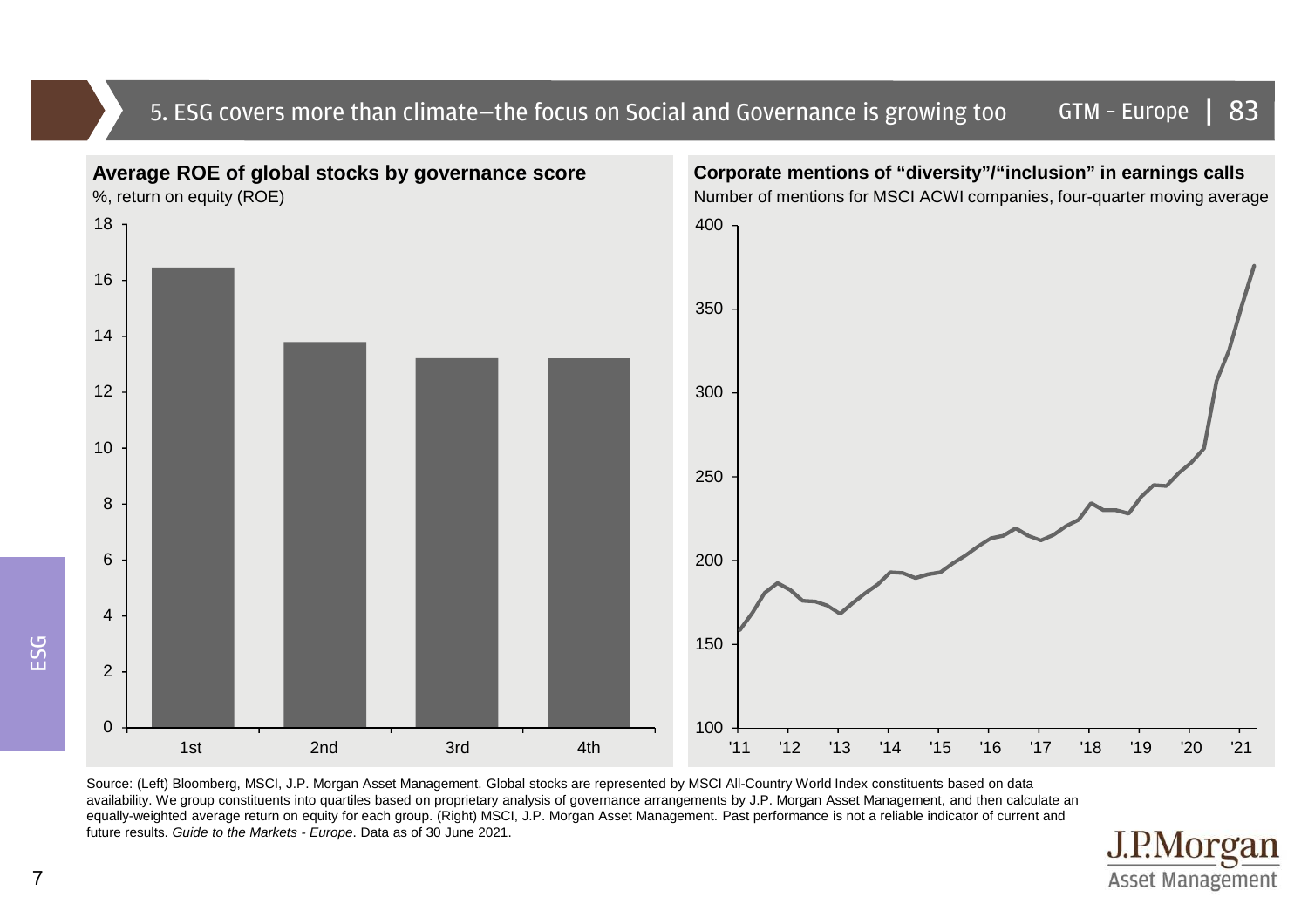#### 6. ESG is affecting the investment landscape **GTM – Europe International COM** – Europe extending the investment landscape



Source: (Left) Climate Bonds Initiative, J.P. Morgan Asset Management. Green bonds are those where 100% of the net bond proceeds are allocated to green projects. Social bonds are those where the bond proceeds have a focus on delivering positive social outcomes. Sustainable bonds are those where the bond proceeds are directed to a mix of both green and social projects or if the bond coupon/characteristics can vary based on achieving predefined sustainability targets. (Right) Barclays Research, J.P. Morgan Asset Management. Data shown is for a Barclays Research custom universe of green and non-green investment-grade credits, matched by issuer, currency, seniority and maturity. The universe consists of 105 pairs, 73 euro-denominated and 32 dollar-denominated, and 59 financials and 46 non-financials. Spread difference is measured using the option-adjusted spread. Past performance is not a reliable indicator of current and future results. Guide to the Markets - Europe. Data as of 30 June 2021.



ESG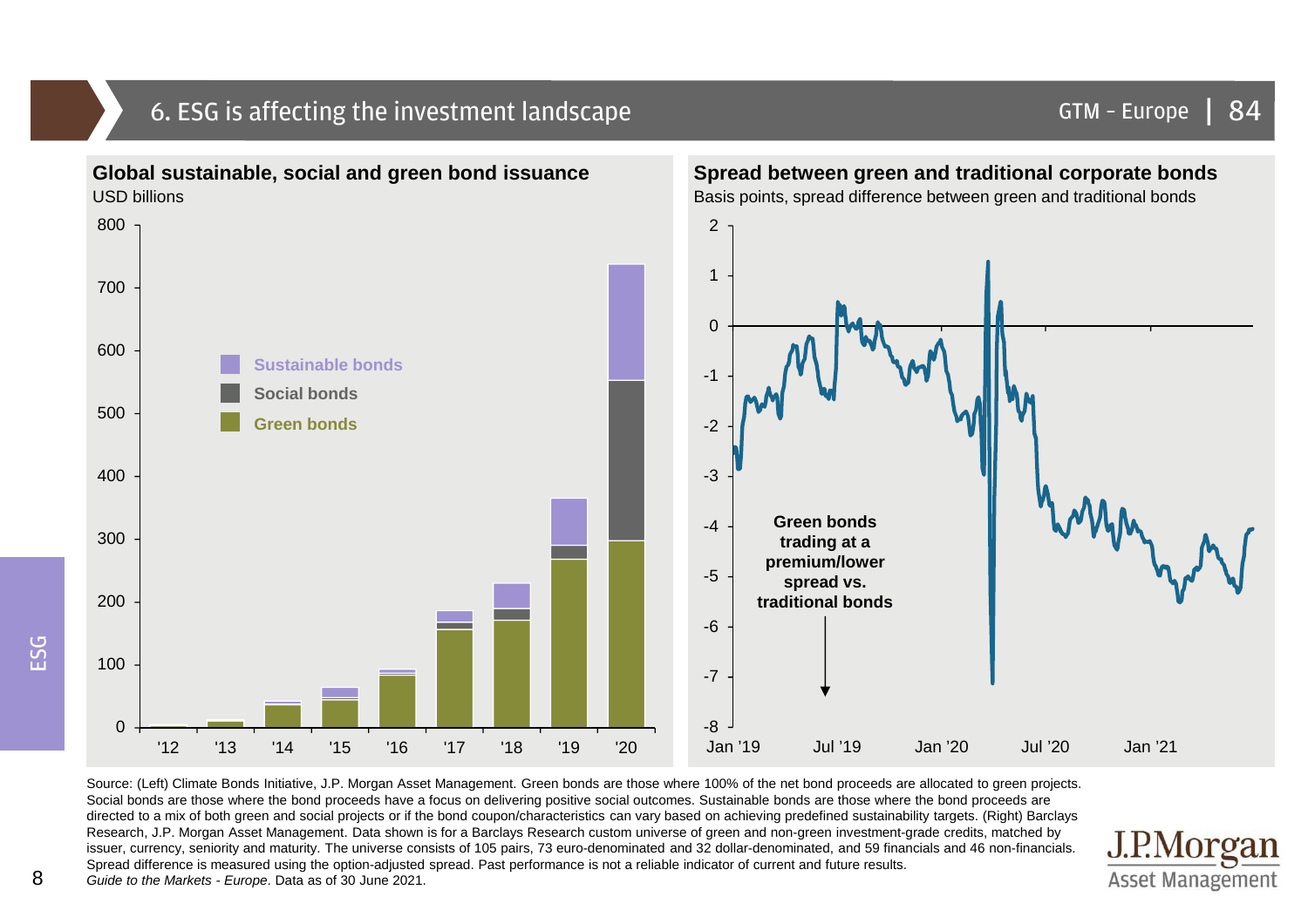## 7. ESG is changing the nature of investment flows

#### GTM – Europe | 85



Source: (All charts) Morningstar, J.P. Morgan Asset Management. "Classified as sustainable" refers to funds that have the "Sustainable Investment – Overall" tag in the Morningstar database. Morningstar classifies "sustainable investment" as a fund that explicitly indicates any kind of sustainability, impact or ESG strategy in their prospectus or offering documents. Universe for flows and assets under management (AUM) covers all European-domiciled mutual funds and ETFs in the Morningstar database excluding money market funds and fund of funds. "ETF" refers to exchange-traded fund. 2021 is year to date. Past performance is not a reliable indicator of current and future results. Guide to the Markets - Europe. Data as of 30 June 2021.

#### J.P.Morgan **Asset Management**